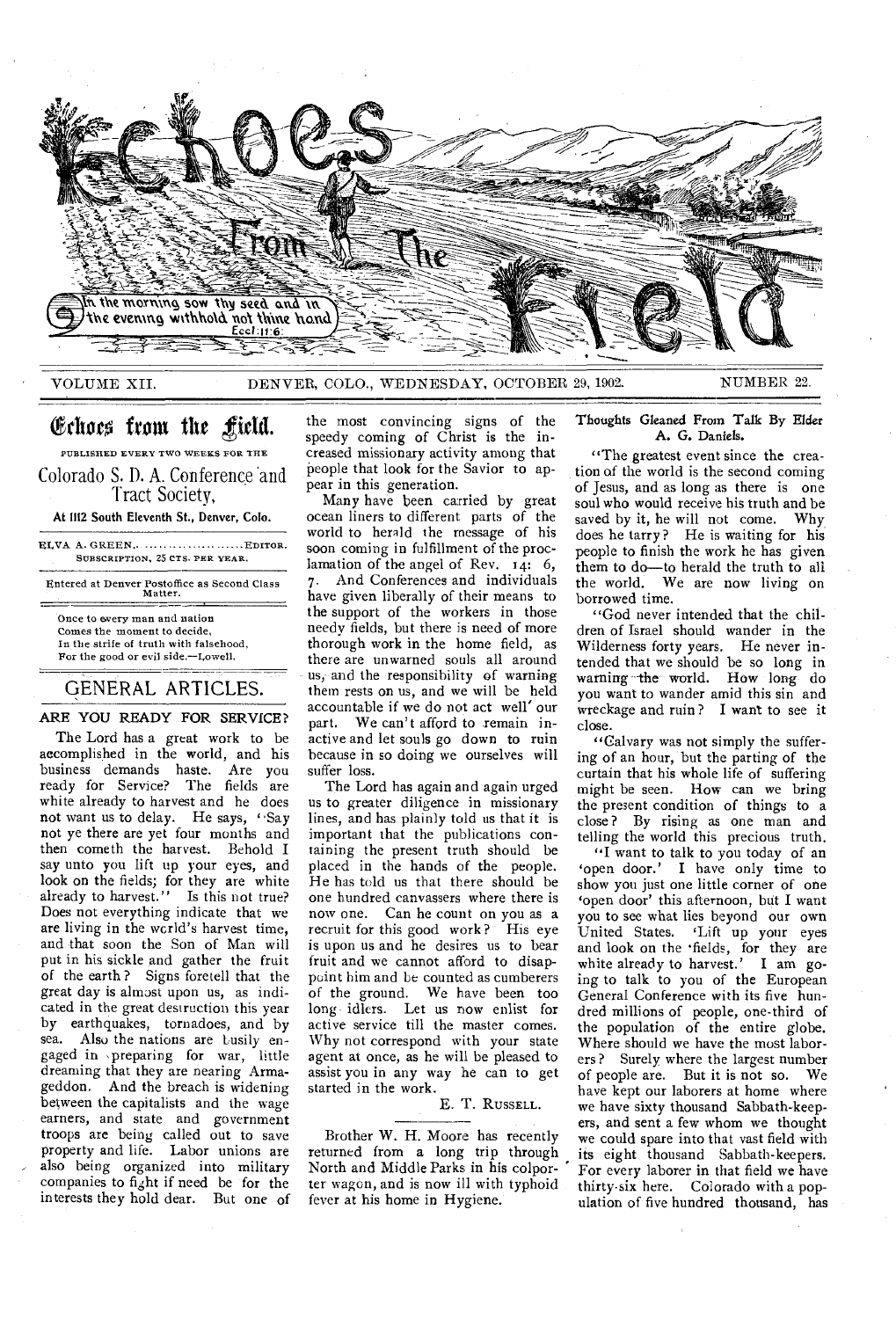about twenty-five Ministers and Bible workers. England, with her millions of people has eight Ministers and Bible workers. Scotland with her millions has three laborers, While Ireland with her millions has one laborer. My friends, what ought to be done ? Every man must answer, 'divide up'. You have a Scotchman in this Conference, and I told him six months ago he ought to be in Scotland, and I believe it yet.

"I must, however, give a more cheerful touch to this story before closing. When California heard of the needs of these fields she voted to give us nearly ten thousand dollars of her tithe, then voted to pay the traveling expenses and wages of all who might be chosen from that Conference. So we have selected twenty-four of California's workers and they are going soon.

"Brethren, the tithe is for the ministry. What ministry ? Those who are at home among their friends, while those who leave their homes and friends and *go* out into the firing line amid hardships, and disease and change of climate must be dependent upon donations, and if the donations fail they have no support? The time is here when a portion of the tithe must be passed along to carry the work beyond our own borders. I am glad your Conference has taken a step in this direction by sending one from your midst into the heart of Africa and his tithe goes with him. This is as it should be. These great neglected fields are the condemnation of this people today, and there is but one thing to be done: we must rise and give the truth to the world *now.*  Will you do it?"

#### Our Cenference Meeting.

We hope our local elders will not fail to hold a meeting soon in their respective churches for the purpose of electing delegates to the annual meeting of the Colorado Conference, which will convene during the holidays at Denver. The date of this meeting will be given just as soon as we learn when the holiday railroad rates will begin. Church elders, please do not fail to look after this matter at once.

Credentials will be sent to every church clerk to be filled out and returned to Miss Elva Green, 1112, South Eleventh street, Denver.

## G. F. WATSON.

"Let another man praise thee, and not thine own mouth.<sup>1</sup>

## FIELD REPORTS.

#### Not One Left.

Of all the sad tasks I have had to perform during the fourteen years of my ministry, one of the saddest came to me October twelfth, when asked to conduct the funeral service of three little sisters; one seven, one five, and one three; all the children of our dear Btother and Sister Matt. Prashak of Hygiene. The eldest of the three fell asleep while calling upon the Saviour for help. While our sorrow is deep yet we "sorrow not as those who have no hope." May the great God keep this father and mother from fainting.

# G. F. WATSON.

## Farmington.

Since our tent effort closed at Durango I have enjoyed a brief visit with the church at Farmington. Although my time was fully occupied in visiting and holding meetings the trip was refreshing, both physically and spiritually. As a result of Brother Kennedy's work two were baptized, and two others added to the church during my stay with them, making nineteen that have united with the church during the past year. They are all of good courage and hope to have a church school next winter.

On my return to Durango one lady was baptized and will be received as a member next Sabbath. Another one wishes to be baptized later. Brother Kennedy has succeeded in securing a nice hall on main street in which to hold services, and so we are glad to report that this church, which has had such a hard struggle, now starts out with new courage, and we trust will be found in the first ranks when the Saviour comes to claim his own.

I had hoped to spend a month with the Pagosa Springs company on this trip but must defer my visit until some future date. Address me at Monte MALCOLM MACKINTOSH.

#### Leeds, England.

In company with Brother Ballenger, we pitched a tent and began meetings in Leeds the twenty-sixth day of June last. At first the attendance was quite small. The people seemed to hold us off, and soon we learned that a minister whose church was quite near the tent, had started the report that we were mormons. However, the people who came were interested, and helped us to advertise the meetings. The camp-meeting came to us in the early part of August, and this was a great help both in advertising and in deep-

ening the interest. We have had a good attendance ever since that time. The tent has now been taken down about two weeks, and we have transferred our meetings to a comfortable hall. Last Sabbath we counted twenty-three in our meeting who have begun the observance of the Sabbath since we came to this place. The interest is atill good and it seems like the work is only just started in this great city.

When we came to fit up the hall for meetings, one of our friends gave me money to buy incandescent gas burners, another loaned us indefinitely a beautiful harmonium, and cocoanut matting was donated to cover the aisles. The offerings have been quite liberal, more than covering the expenses since the camp-meeting.

Brother Ballenger is planning to leave us this week for his new field of labor in Wales. We have enjoyed the season's work very much, and continue to rejoice in the privilege of being instruments in God's hand to bring out of the darkness of error and sin, precious jewels that will one day shine in the crown of his glory.

#### M. A. ALTMAN.

### Our School at Hygiene.

Great fear fell upon many of the good people of our Conference, that the school at Hygiene would be no more when our dear Brother Colcord had to be laid away to rest; and well we might fear if all the power that is behind this great work is vested in one man. But not so. The great God is behind all this work, and he is the head as well; and there is "nothing too hard for him." It was made plain to many of us that Brother E. E. Farnsworth was the one to place at the head of this school. Not only has he had experience in teaching day school, but his work as a minister has qualified him to take the Book of books into his school work, from which cometh the wisdom of God. His knowledge of the human voice, together with his experience as a vocal teacher, makes it possible for the school work to continue. We feel to thank God that such an one could be had.

We invite all who would like to avail themselves of the help they can get in this school to write to E. E. Farnsworth, or Mrs. G. W. Colcord, Hygiene, Colorado.

## G.F. WATSON.

'Prove all things; hold fast that which is good."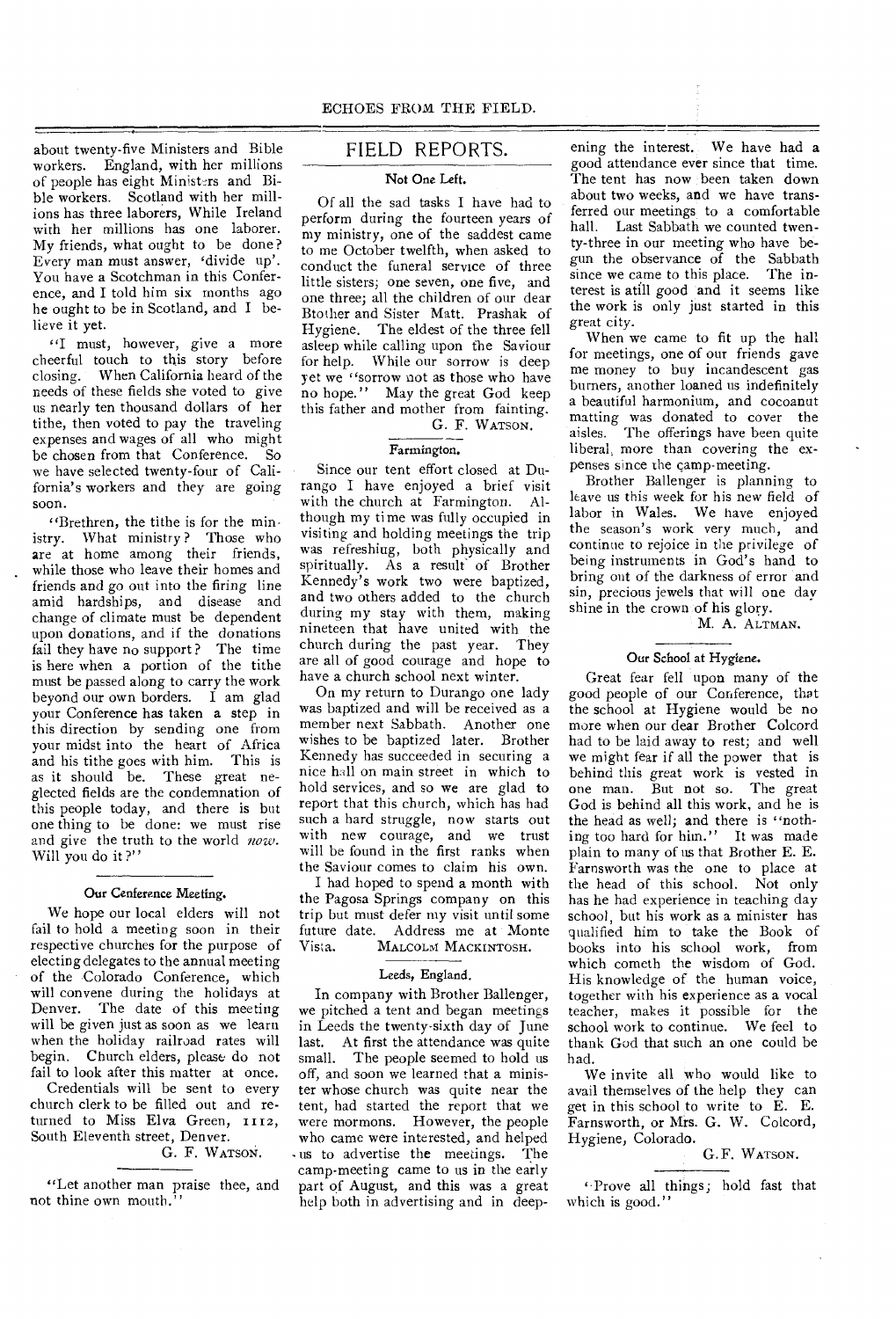# THE SABBATH SCHOOL.

Conducted by MRS. G. F. WATSON.

#### Home Department Work in the Sabbathschools.

We are exceedingly anxious that aggressive steps should be made this quarter, in this branch of Sabbathschool work.

The plan briefly described is as follows: Every church has members who do not attend Sabbath school; perhaps they are invalids, and while their thoughts 'and wishes are with the Sabbath-school, they are unable to attend; perhaps they have become indifferent and do not care to attend. In either case, take a Quarterly, Instructor or Little Friend, and visit these parties, studying with, and otherwise interesting them in the study of the Sabbathschool lesson, getting them to state some hour of study on the Sabbath, giving them an individual envelope, upon which they can keep a record of their studies, and in which they can put their donations. The envelopes are furnished upon application by the undersigned. At the close of the quarter these envelopes should be gathered up and given to the local secretary in time so that they can be counted in with her quarterly report. There is no Sabbath-school in the Conference but what may have several in this Home Department class, who otherwise might never even know what the Sabbath-school lesson is about. This work has even been carried into the homes of those who are not of our denomination.

Is not this just as effective work as though we went across the water? These present uninterested ones may, through this means, become interested and be of real value in the Sabbathschool work.

Let us think and pray carefully before the Lord, and see if there is not an individual, whom we should take upon our heart and prayers, and earnestly and sweetly work for their salvation in this Home Department line.

Do not be discouraged if you have tried this plan and failed. "Try, try again."

If every school in the Conference could report one person as interested in the study of the Sabbath school lesson by means of this work, it would count up a good many at the close of the quarter; but we are hoping that many schools will be able to report many more than one. Will this be the record of your school?

But while working up this line, we do not want to slacken our efforts

along the other lines which we have been working, such as the study of the Sabbath-school Testimonies, and the defraying of our expenses, so that the donations shall be given to the mis-<br>sions. MRS. FLORA WATSON. MRS. FLORA WATSON.

Through an oversight we neglected to ask that the papers read in our last convention be sent to this office. We desire to publish as many as possible of these articles, that all may have the benefit of them. We take this occasion to again invite those interested in our Sabbath school work to contribute original articles, reports, or any interesting matter for publication in this page. This work is ours; let us make it "ours" by all having part in it. Send your papers to Mrs. Flora Watson, 1112 So. 11th St., Denver.

Dr. WILLARD W. HILLS.

## THE BOOK WORK.

#### Faithfulness Needed.

Men and women are wanted now who are as true to duty as the needle to the pole—men and women who will work without having their way smoothed and every obstacle removed. Did you ever see a needle in a surveyor's compass get discouraged and point west? But, says one, "I have such sore trials." Well, if you do you have something that is very precious. "The trial of your faith is more precious than gold." I Peter 1:7. Did you ever know a canvasser to become discouraged because he received too much gold? Ah, no. Did you ever know a canvasser to become discouraged because of trials that come to him? Ah, yes. Is it not sad to see dear souls giving up the work because our loving heavenly Father sends them some "precious" things? It may be a fiery trial, but remember, "the flame shall not hurt thee, I only design the dross to consume, and the gold to refine." G.

#### The Review. Our Denominational Church Paper.

While our people are doing all in their power to provide literature for the general' public, and to get the knowledge of the message for this time before them, they should not neglect to supply their own needs with the bread of life contained in our good old Church paper, the *Review.* It is not possible for our people to keep pace with the message without this paper.

"Those who consent to do without the *Review* lose much. Through its pages Christ may speak to them in

warnings, in reproofs and council, which would change the current of their thoughts, and be to them the bread of life." (Tes. Vol. 4, P. 599.)

Let those who are not taking the *Review* send in their subscriptions at once. Orders may be sent to the State Tract Society office, or direct to the Review and Herald, Battle Creek, Mich.

The subscription prices are as follows: one year, \$1.5o; eight months, \$1.00; six months, 75c.; four months, 5oc.; three months, 4oc.; two months, 25C. GEO. F. WATSON.

#### Christ's Object Lessons.

Now is the most opportune time we will ever have to sell our quota of Christ's Object Lessons, as crops are generally good and money is plenty. Shall we not take hold of this work at once and push it to completion? January 1, 1903, should find the quota of each state wiped out and our collegees free from debt, in order that we may begin the new year with the jubilee song of freedom from debt.

I earnestly appeal to all ministers, Bible workers, church elders, and to the rank and file of our people to put forth earnest efforts to accomplish this work by the time specified above.

## E. T. RUSSELL.

#### The Swedish Paper.

We are glad to announce to the readers of the ECHOES that the extra number of *Ziens Watchman* has come. It is beautifully illustrated, and contains stirring articles in regard to the present truth. It should be placed in every Swedish home. Will not our American brethren help us to sell it in localities where there are Swedes? There is no better way of doing missionary work among that nationality. The price is five cents per copy; fifty or more copies three cents. Order from the Colorado Tract Society.

Elder Svensson spoke in the Denver church Sabbath morning, October eighteenth, on "Order and Reverence in the House of God," From the hosts of stars which travel millions of miles every year we can learn something of God's perfect order. None of the planets ever bring in confusion and chaos by varying a hair's breadth from the order in which the Creator has arranged them.

The morning hour in the Denver church was devoted to the Harvest Ingathering service. The children took an active part and seemed to enjoy it very much.